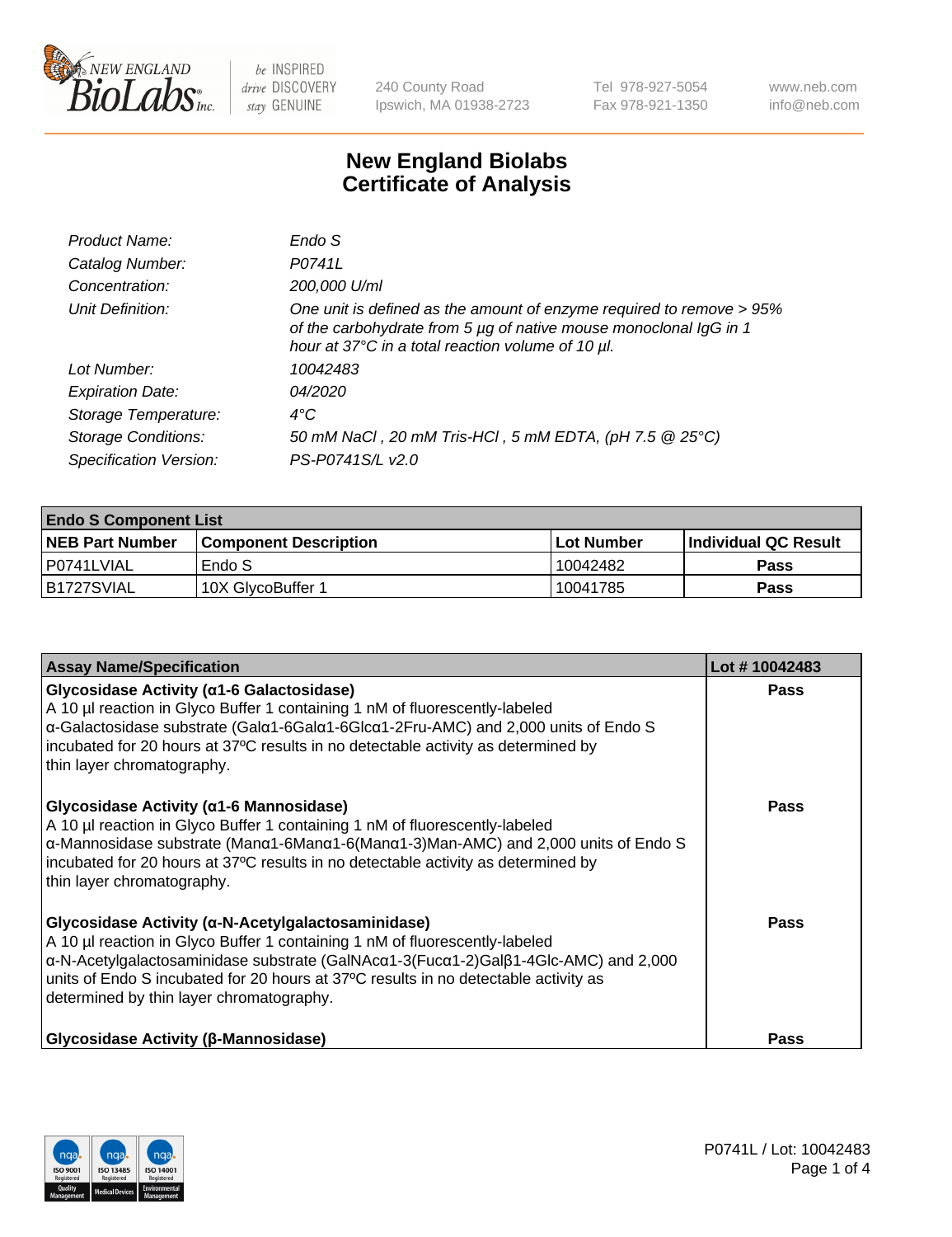

240 County Road Ipswich, MA 01938-2723 Tel 978-927-5054 Fax 978-921-1350

www.neb.com info@neb.com

| <b>Assay Name/Specification</b>                                                                                                                                                                                                                                                                                                                                      | Lot #10042483 |
|----------------------------------------------------------------------------------------------------------------------------------------------------------------------------------------------------------------------------------------------------------------------------------------------------------------------------------------------------------------------|---------------|
| A 10 µl reaction in Glyco Buffer 1 containing 1 nM of fluorescently-labeled<br>$\beta$ -Mannosidase substrate (Man $\beta$ 1-4Man $\beta$ 1-4Man-AMC) and 2,000 units of Endo S incubated<br>for 20 hours at 37°C results in no detectable activity as determined by thin layer<br>chromatography.                                                                   |               |
| Glycosidase Activity (β-Xylosidase)<br>A 10 µl reaction in Glyco Buffer 1 containing 1 nM of fluorescently-labeled<br>$\beta$ -Xylosidase substrate (Xyl $\beta$ 1-4Xyl $\beta$ 1-4Xyl $\beta$ 1-4Xyl-AMC) and 2,000 units of Endo S<br>incubated for 20 hours at 37°C results in no detectable activity as determined by<br>thin layer chromatography.              | Pass          |
| Glycosidase Activity (β1-3 Galactosidase)<br>A 10 µl reaction in Glyco Buffer 1 containing 1 nM of fluorescently-labeled<br>β-Galactosidase substrate (Galβ1-3GlcNAcβ1-4Galβ1-4Glc-AMC) and 2,000 units of Endo<br>S incubated for 20 hours at 37°C results in no detectable activity as determined by<br>thin layer chromatography.                                 | Pass          |
| Glycosidase Activity (β1-4 Galactosidase)<br>A 10 µl reaction in Glyco Buffer 1 containing 1 nM of fluorescently-labeled<br>$\beta$ -Galactosidase substrate (Gal $\beta$ 1-4GlcNAc $\beta$ 1-3Gal $\beta$ 1-4Glc -AMC) and 2,000 units of Endo<br>S incubated for 20 hours at 37°C results in no detectable activity as determined by<br>thin layer chromatography. | Pass          |
| Glycosidase Activity (β-N-Acetylgalactosaminidase)<br>A 10 µl reaction in Glyco Buffer 1 containing 1 nM of fluorescently-labeled<br>β-N-Acetylgalactosaminidase substrate (GalNAcβ1-4Galβ1-4Glc-AMC) and 2,000 units of<br>Endo S incubated for 20 hours at 37°C results in no detectable activity as<br>determined by thin layer chromatography.                   | <b>Pass</b>   |
| <b>Protease Activity (SDS-PAGE)</b><br>A 20 µl reaction in 1X Glyco Buffer 1 containing 24 µg of a standard mixture of<br>proteins and a minimum of 2,000 units of Endo S incubated for 20 hours at 37°C,<br>results in no detectable degradation of the protein mixture as determined by<br>SDS-PAGE with Coomassie Blue detection.                                 | <b>Pass</b>   |
| <b>Protein Purity Assay (SDS-PAGE)</b><br>Endo S is ≥ 95% pure as determined by SDS-PAGE analysis using Coomassie Blue<br>detection.                                                                                                                                                                                                                                 | Pass          |
| <b>Functional Test (Magnetic Beads, Enzyme Removal)</b><br>Magnetic chitin beads (50 µl) were equilibrated and incubated with 2,000 units of<br>Endo S in 300 µl of 50mM ammonium formate, pH 4.4. The beads were pelleted using a<br>magnetic separation rack. No Endo S was detected in the supernatant as determined by                                           | Pass          |

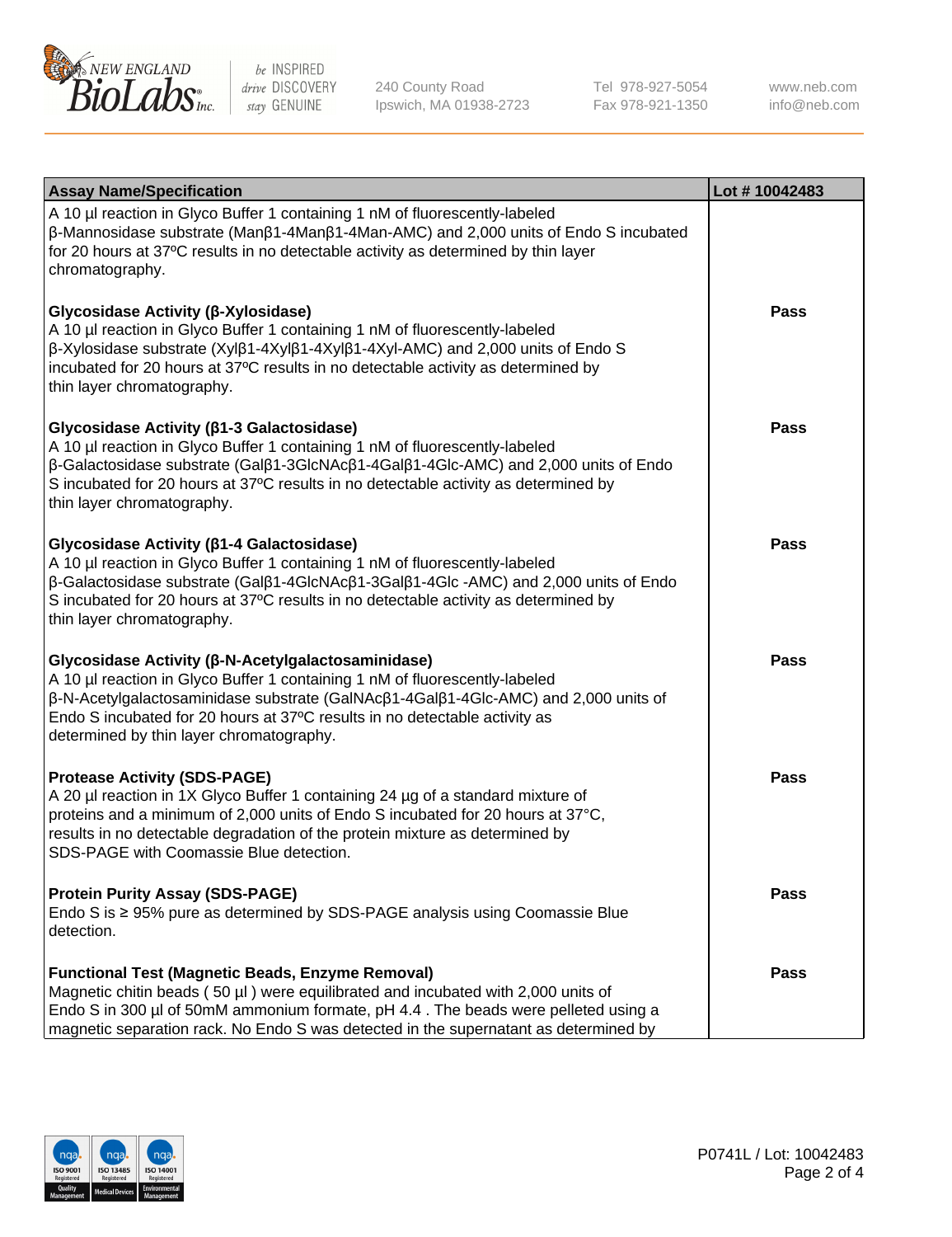

240 County Road Ipswich, MA 01938-2723 Tel 978-927-5054 Fax 978-921-1350

www.neb.com info@neb.com

| <b>Assay Name/Specification</b>                                                                                                                                                                                                                                                                                                             | Lot #10042483 |
|---------------------------------------------------------------------------------------------------------------------------------------------------------------------------------------------------------------------------------------------------------------------------------------------------------------------------------------------|---------------|
| activity assay and mass spectrometry analysis.                                                                                                                                                                                                                                                                                              |               |
| <b>Glycosidase Activity (Endo F1, F2, H)</b><br>A 10 µl reaction in Glyco Buffer 1 containing 1 nM of fluorescently-labeled Endo F1,<br>F2, H substrate (Dansylated invertase high mannose) and 2,000 units of Endo S<br>incubated for 20 hours at 37°C results in no detectable activity as determined by<br>thin layer chromatography.    | Pass          |
| Glycosidase Activity (α-Glucosidase)<br>A 10 µl reaction in Glyco Buffer 1 containing 1 nM of fluorescently-labeled<br>α-Glucosidase substrate (Glcα1-6Glcα1-4Glc-AMC) and 2,000 units of Endo S incubated<br>for 20 hours at 37°C results in no detectable activity as determined by thin layer<br>chromatography.                         | Pass          |
| Glycosidase Activity (α-Neuraminidase)<br>A 10 µl reaction in Glyco Buffer 1 containing 1 nM of fluorescently-labeled<br>α-Neuraminidase substrate (Neu5Acα2-3Galβ1-3GlcNAcβ1-3Galβ1-4Glc-AMC) and 2,000<br>units of Endo S incubated for 20 hours at 37°C results in no detectable activity as<br>determined by thin layer chromatography. | Pass          |
| Glycosidase Activity (α1-2 Fucosidase)<br>A 10 µl reaction in Glyco Buffer 1 containing 1 nM of fluorescently-labeled<br>α-Fucosidase substrate (Fucα1-2Galβ1-4Glc-AMC) and 2,000 units of Endo S incubated<br>for 20 hours at 37°C results in no detectable activity as determined by thin layer<br>chromatography.                        | Pass          |
| Glycosidase Activity (α1-3 Fucosidase)<br>A 10 µl reaction in Glyco Buffer 1 containing 1 nM of fluorescently-labeled<br>α-Fucosidase substrate (Fucα1-3Galβ1-4GlcNAcβ1-3Galβ1-4Glc-AMC) and 2,000 units of<br>Endo S incubated for 20 hours at 37°C results in no detectable activity as<br>determined by thin layer chromatography.       | <b>Pass</b>   |
| Glycosidase Activity (α1-3 Galactosidase)<br>A 10 µl reaction in Glyco Buffer 1 containing 1 nM of fluorescently-labeled<br>a-Galactosidase substrate (Gala1-3Galß1-4GlcNAc-AMC) and 2,000 units of Endo S<br>incubated for 20 hours at 37°C results in no detectable activity as determined by<br>thin layer chromatography.               | <b>Pass</b>   |
| Glycosidase Activity (α1-3 Mannosidase)<br>A 10 µl reaction in Glyco Buffer 1 containing 1 nM of fluorescently-labeled<br>α-Mannosidase substrate (Μanα1-3Μanβ1-4GlcNAc-AMC) and 2,000 units of Endo S<br>incubated for 20 hours at 37°C results in no detectable activity as determined by<br>thin layer chromatography.                   | Pass          |